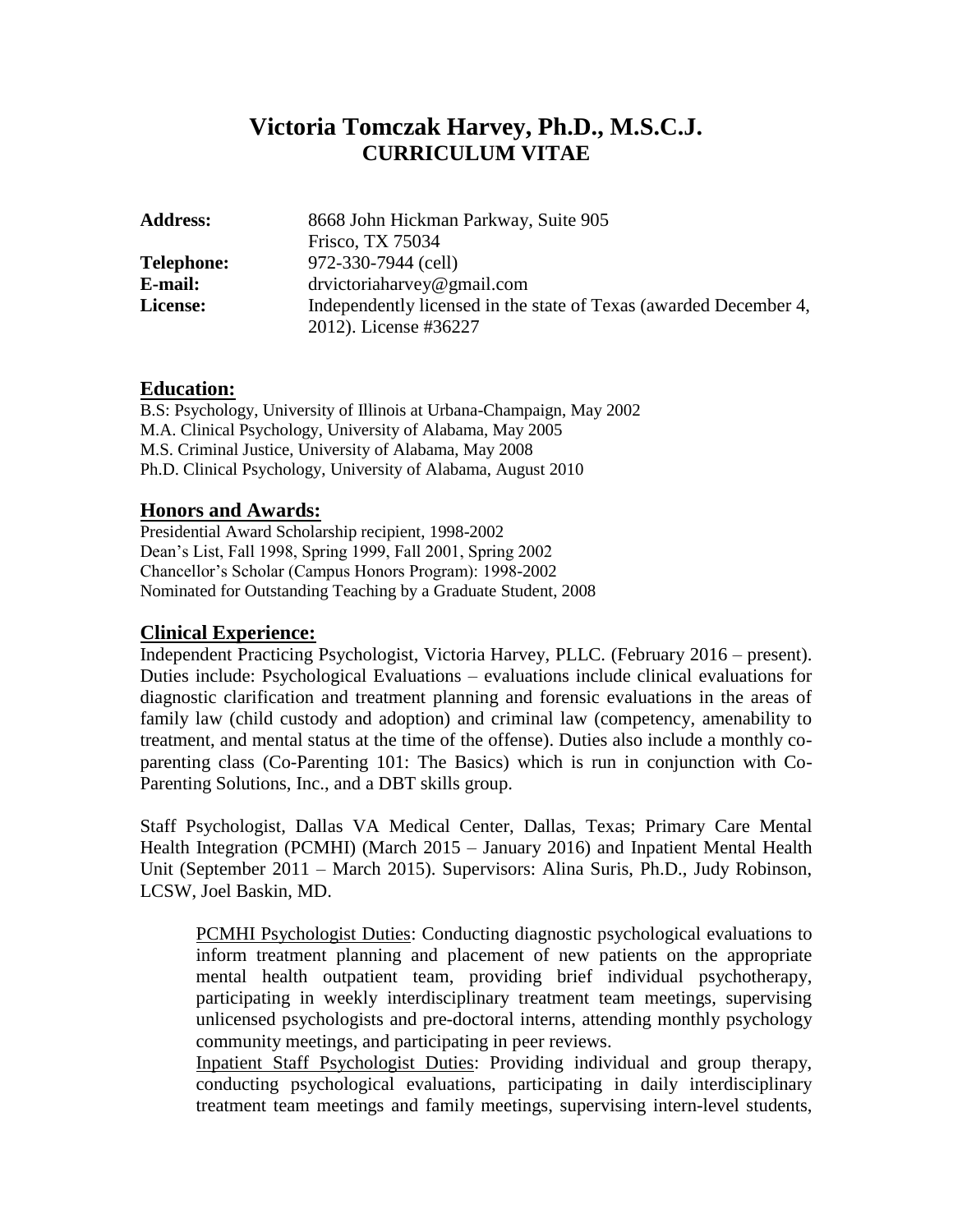attending bi-weekly inpatient staff meetings, leading inpatient staff education, serving on the Inpatient Steering Committee, attending bi-monthly psychology community meetings, and participating in the peer quality review process.

Inpatient Program Coordinator Duties: Implementation of the VA's National Inpatient Recovery Handbook, which involved developing recovery-oriented programming for the patients, educating staff about the recovery model of care, facilitating inpatient/outpatient communication to enhance continuity of care, working with the nurse manager and medical director to improve treatment delivery and staff cohesion.

Local Evidence-Based Psychotherapy Coordinator for North Texas Duties: Coordinating the application of clinicians from various VA sites in North Texas to the VA national trainings for Evidence-Based Psychotherapies (EBPs), coordinating national site visits and engaging in the follow-up facilitation process, conducting presentations to psychology staff and other disciplines (social workers and physicians) about EBPs and their efficacy, participating in monthly national calls, training staff on EBP templates for documentation, and tracking the delivery of EBPs in North Texas.

Instructor of Prevention and Management of Disruptive Behavior (PMDB) Duties: Conduct training for VA staff members in de-escalation and management of disruptive behavior. Training includes Powerpoint presentations as well as physical demonstrations of techniques designed to help staff limit physical harm to themselves and others.

Intern and Peer Support Specialist Supervisor Duties: Supervision of the clinical activities of psychology pre-doctoral interns and peer support specialists on the inpatient unit. Conducting weekly supervision and co-signing documentation of clinical services provided by supervisees.

Training Committee Duties Duties: Attending monthly training committee meetings and assisting with the intern interview and selection processes.

Diversity Committee Duties: Attending quarterly committee meetings, attending monthly Diversity Journal Club meetings, serving as the Diversity Committee representative on the Training Committee, and participating in the research project conducted by the Diversity Committee.

High Risk Behavior Committee Duties: Attending monthly meetings to discuss patients who engage in high risk behaviors (harm to self and/or others). Involves listening to case presentations, engaging in problem-solving with the patient's primary providers, and assisting with the formulation of the protocol for addressing veterans with high risk behaviors. Also involves revision of current suicide prevention screening measures and protocol.

Psychology Post-Doctoral Fellow, Dallas VA Medical Center, Dallas, Texas, August 2010 – August 2011.

Duties: Providing individual and group therapy, serving as a treatment coordinator for veterans in the Substance Abuse Residential Rehabilitation Treatment Program (SARRTP), screening outpatients for the substance abuse program and making appropriate referrals, conducting psychological evaluations, attending weekly interdisciplinary meetings, conducting follow-up assessments with individuals discharged from the SARRTP, presenting case conceptualizations and research findings, supervising an intern-level graduate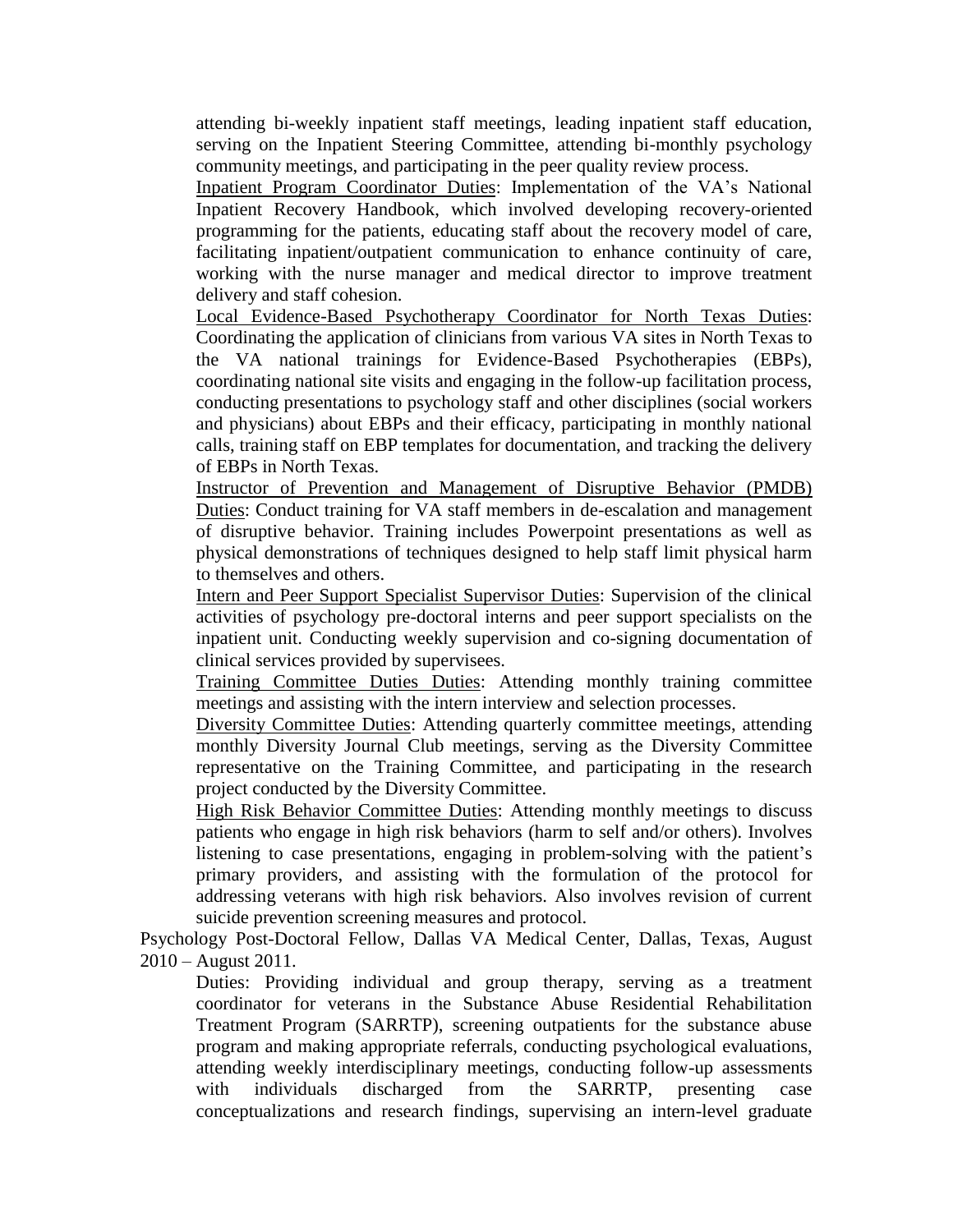student, conducting forensic (compensation and pension) evaluations and writing reports.

Psychology Pre-Doctoral Intern, Federal Bureau of Prisons (FMC Carswell), Fort Worth, Texas, September 2008 – September 2009

Duties: Completing intake assessments, conducting individual and group therapy, completing forensic assessments for the Court, providing brief, crisis-related psychological interventions, writing psychological reports, presenting case conceptualizations and research findings, attending didactic presentations, and supervising a practicum-level graduate student. Rotations completed were in forensic assessment and the residential substance abuse program.

Psychology Practicum Student, Department of Youth Services – Chalkville Campus, Pinson, Alabama, August 2006-August 2007

Duties: Completing intake assessment battery and writing integrated reports based on the assessment results, providing group and individual therapy, and working on an interdisciplinary treatment group to formulate service plans for the students and recommendations regarding their treatment needs.

Psychology Practicum Student, Taylor Hardin Secure Medical Facility, Tuscaloosa, Alabama, August 2005 – August 2006

Duties: Completing various types of assessments (including initial assessments, personality and cognitive assessments, malingering assessments, and violent behavior analyses), leading group therapy (Identifying Problems and Needs group and Basic Insight group), assisting in the implementation of behavioral treatment plans, and report writing.

Psychological Examiner, Apex Psychological Services, Tuscaloosa, Alabama, August 2005-November 2005

Duties: Conducting disability assessments (including comprehensive clinical interviews and IQ assessments).

Psychology Practicum Student, Bryce Hospital, Tuscaloosa, Alabama, August 2004 – August 2005.

Duties: Completing various types of assessments (including initial assessments, cognitive and personality assessments, risk assessments and hospital review board assessments), individual psychotherapy, group psychotherapy (conflict resolution), report writing, and assisting the treatment team in treatment planning.

#### **Teaching Experience:**

Psychology 101 (Introduction to Psychology): University of Alabama, Spring 2010 Criminal Justice 300 (Survey of Criminal Theories): University of Alabama, Summer 2008 Sociology 350 (Criminology): University of Alabama, Summer 2008 Psychology 101 (Introduction to Psychology): University of Alabama, Summer 2008 Psychology 101 (Introduction to Psychology): University of Alabama, Spring 2008 (2 sections) Criminal Justice 270 (Corrections): University of Alabama, Fall 2007 Psychology 101 (Introduction to Psychology): University of Alabama, Fall 2007 Psychology 377 (Psychology, Law and Justice): University of Alabama, Summer 2006 Psychology 101 (Introduction to Psychology): University of Alabama, Fall 2005 Academic Tutor for the Center for Athlete Student Services (CASS): University of Alabama, Fall 2004 – Summer 2008 and Spring 2010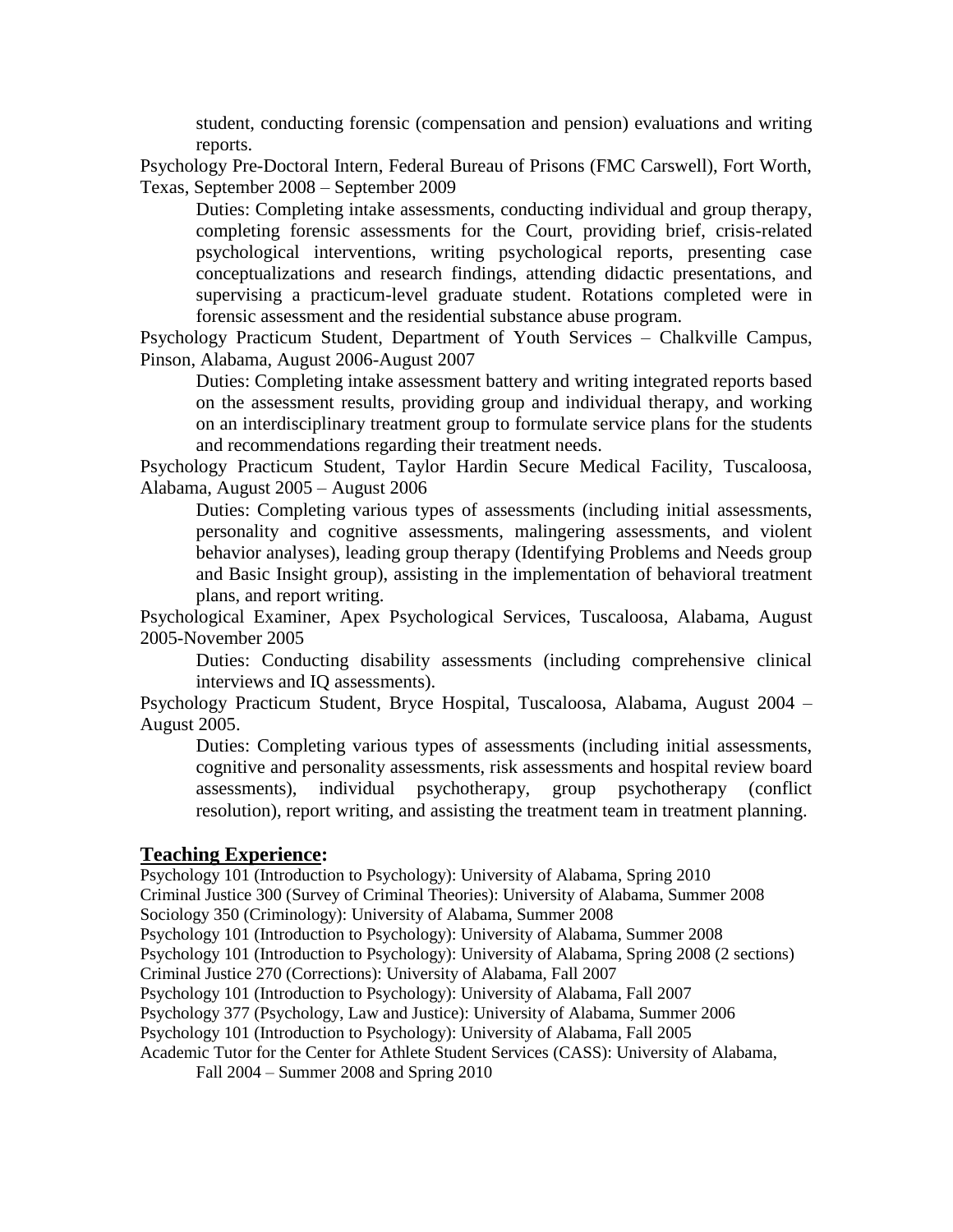# **Research Experience:**

- Research Assistant: University of Alabama, Department of Psychology, August 2003 August 2010. Duties: Contributing to the lab's ongoing projects, collecting and entering data, writing IRB proposals, and attending weekly lab meetings to discuss the status of various projects. Supervisor: Carl Clements, Ph.D.
- Research Assistant: University of Alabama, Department of Psychology, May 2004 – August 2004. Duties: Administering and scoring various assessment instruments at the Tuscaloosa Juvenile Detention Center. Supervisor: Randall T. Salekin, Ph.D.
- Research Assistant: University of Illinois at Urbana-Champaign, Department of Psychology (Dr. Cynthia Fisher), August 2001 – May 2002. Duties: Conducting experimental protocols, recording, coding and entering data, and attending biweekly meetings to discuss the status of the experiments being conducted. Supervisor: Cynthia Fisher, Ph.D.

# **Professional and Honor Societies:**

National Society of Collegiate Scholars (1998 – 2002) Campus Honors Program (Chancellor's Scholar) (1998 – 2002) Pre-Health Professional Society (1999 – 2002) American Psychological Association (2004 – present) American Psychology-Law Society (2004 – present) Texas Family Law Foundation (2016 – present) Association of Family and Conciliatory Courts (2017 – present) North Texas Families in Transition (January 2019 – present)

# **Academic Presentations and Projects:**

- Harvey, V.T. (October 2018), Social Media, Texts, and Smart Phones in Forensic Work. Presentation at the North Texas Families in Transition's Fall conference.
- Harvey, V.T. (October 2018), Psychological Assessment in Forensic Psychology. Guest lecture at Southern Methodist University.
- Harvey, V.T. (January 2018). The Use of Social Media in Forensic Evaluations. Presentation to Forensic Professional Group, Dallas Texas.
- Tomczak, V.M. (2010). The Impact of Emotional Intelligence on Substance Use and Delinquent Behavior in a College Population: A Comparison of Emotional Intelligence Traits Versus Abilities. (Dissertation)
- Tomczak, V.M. Mental Health Services in Correctional Facilities. Panel discussion at the American Society of Criminology conference, November 2007.
- Tomczak, V.M., Clements, C.B., Brannen, D.N., Burkhart, B. & Sikorski, J. (2005, March). Personality and psychopathy factors in a juvenile sex offender population. Poster presented at the American Psychology-Law Society conference in La Jolla, California
- Tomczak, V.M., Clements, C.B., Brannen, D.N., Burkhart, B. & Sikorski, J. (2005, August). Personality and psychopathy factors as correlates of readiness to change. Poster accepted at the American Psychological Association conference in Washington D.C.

Tomczak, V.M. & Clements, C.B. (April, 2005). Personality and Psychopathy Factors as